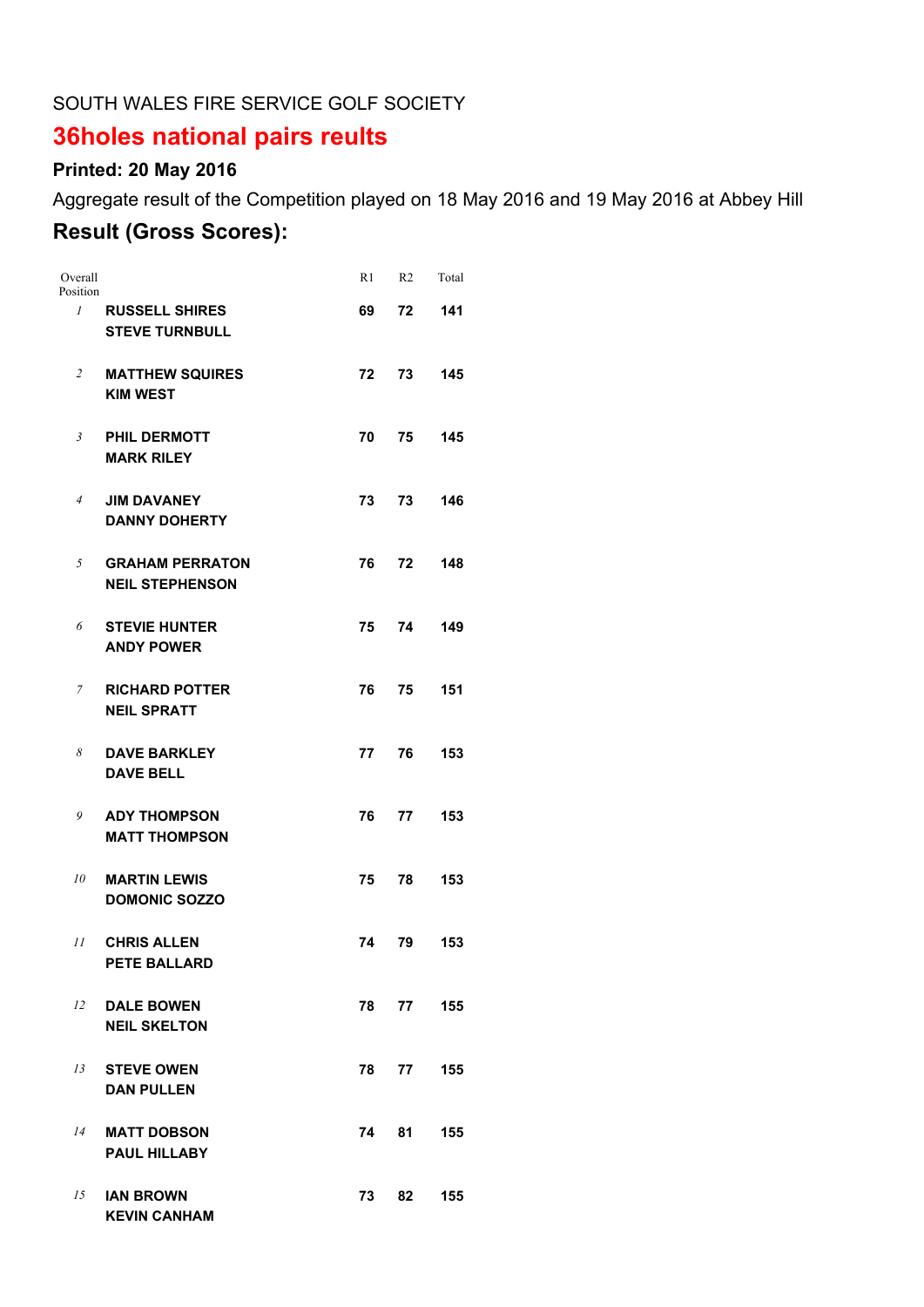| 16 | <b>IAN HARTLEY-CLARK</b><br><b>DAVE TOMLINSON</b> | 73   | 83    | 156 |
|----|---------------------------------------------------|------|-------|-----|
| 17 | <b>DARREN HANDY</b><br><b>DAVID HUNT</b>          | 72   | 84    | 156 |
| 18 | <b>KEV RONAN</b><br><b>MATT WALKER</b>            | 77 - | 80 -  | 157 |
| 19 | <b>MICK TAIT</b><br><b>STUART WOLFE</b>           | 75   | 82    | 157 |
| 20 | <b>DAVE HARDING</b><br><b>RUSS MOORE</b>          | 74   | 83    | 157 |
|    | 21 CHRIS REAH<br><b>KEV SIREY</b>                 | 73 — | 85 —  | 158 |
| 22 | <b>SEAN CARLEY</b><br><b>JAMIE PIDD</b>           | 78   | 82    | 160 |
| 23 | <b>CHRIS GREGORY</b><br><b>DAVID HUTCHINSON</b>   | 80 - | 81    | 161 |
| 24 | <b>DOMINIC THOMPSON</b><br><b>DAVID WALL</b>      | 78 — | 83    | 161 |
| 25 | <b>IAN COOPER</b><br><b>JAS SOKHAL</b>            | 77   | 84    | 161 |
| 26 | <b>JIM BROOME</b><br><b>KEV LILLEY</b>            | 85   | 77 -  | 162 |
| 27 | <b>PAUL ADAMS</b><br><b>ROSS HENDERSON</b>        | 83   | 79    | 162 |
|    | 28 G TEASDALE<br><b>P WRIGHT</b>                  | 80   | 84    | 164 |
| 29 | <b>MARTIN CLEVERLY</b><br><b>PAUL WALKER</b>      | 79 — | 85 -  | 164 |
|    | 30 NIGEL GRACE<br><b>DYLAN TUCK</b>               | 78 — | 86 -  | 164 |
| 31 | adrian Hall<br><b>LEWIS KNOYLE</b>                | 82   | 83    | 165 |
| 32 | <b>CARL FRANKS</b><br><b>NEIL GROVE</b>           | 83   | 83    | 166 |
| 33 | <b>BOB CLEAVER</b><br><b>NICK CONGRAVE</b>        | 90   | 79    | 169 |
| 34 | <b>MARTIN EDEY</b>                                |      | 86 83 | 169 |